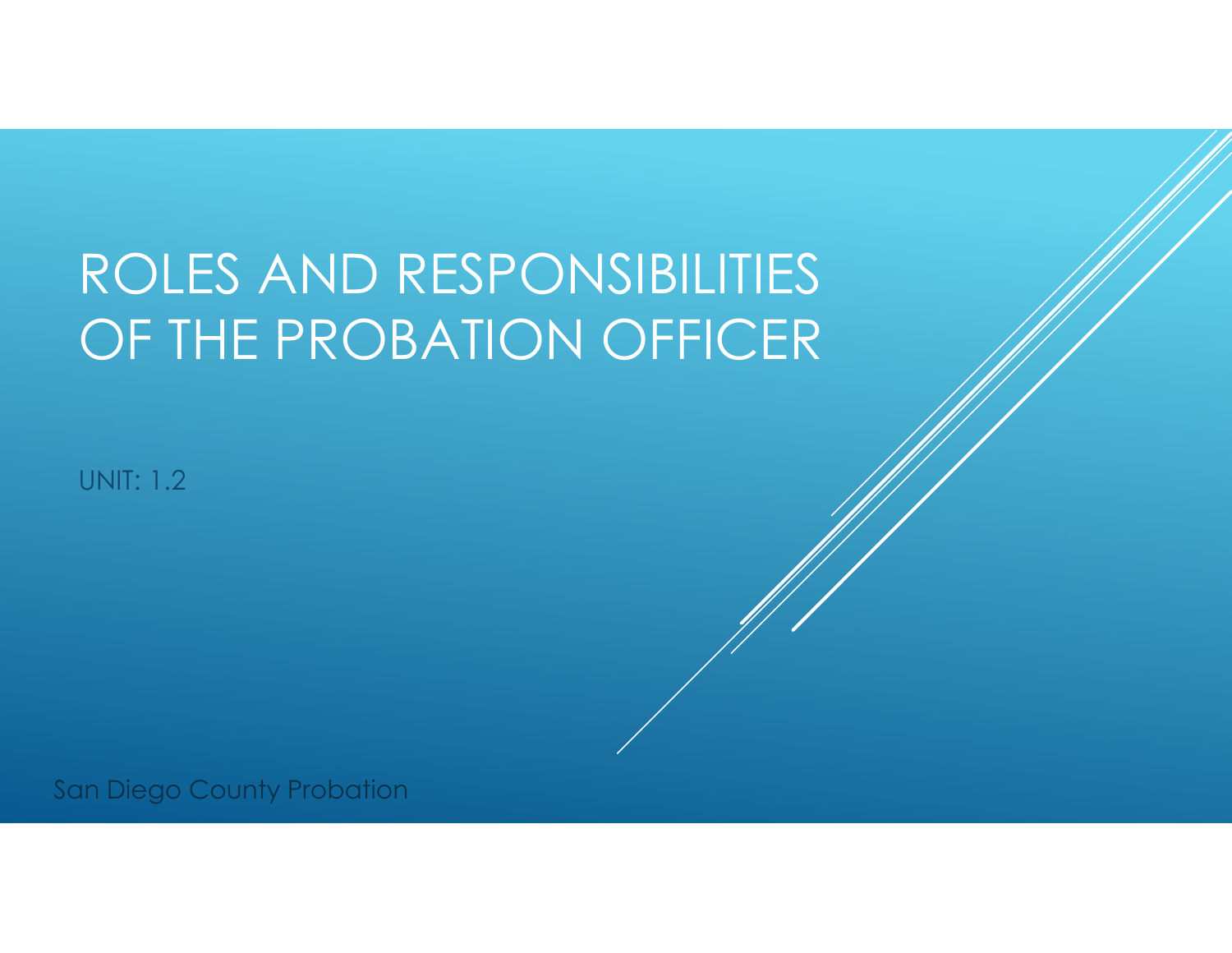# PERFORMANCE OBJECTIVES

- Identify Penal Codes relevant to our position.
- 2.Identify roles and responsibilities
- 3.Identify major roles/ responsibilities to our stakeholder.
- 4.Identify roles of the district attorney, probation officer, defense counsel and court in negotiation.
- 5.Identify roles as a mandated reporter.
- 6.Identify the Probation Department's responsibilities to offenders.
- Identify various probation officers' roles from rehabilitation to the enforce nent of court orders.
- 8.Identify the responsibilities of the probation officer in aiding in criminal investigations.
- 9.Identify the role of probation in crime intervention programs.
- 10.Identify probation's role in working with community stakeholders to reduce crime and recidivism.
- 11.Identify probation's role regarding the Student Attendance Review Board.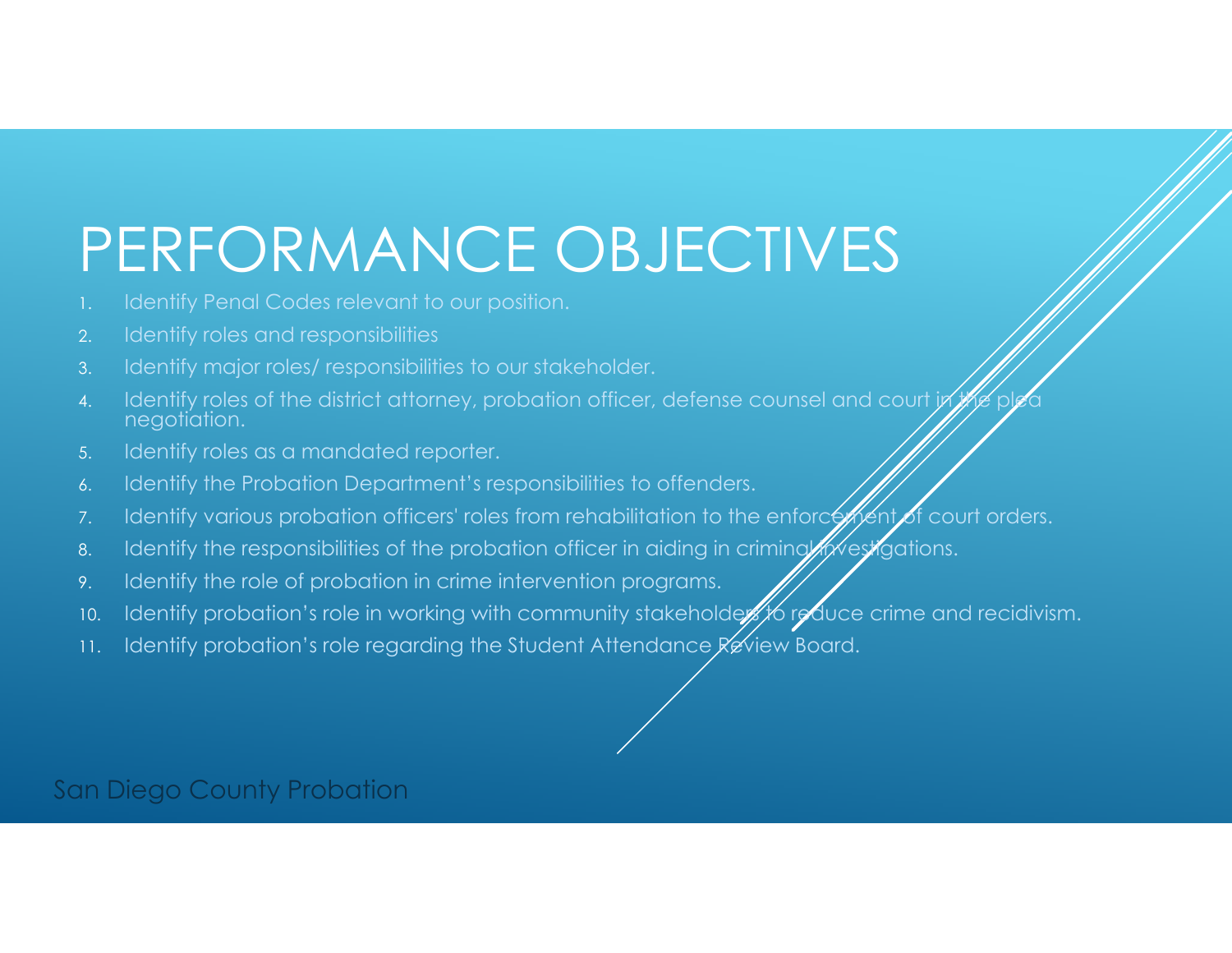

### Identify Penal Codes relevant to your position as an officer

General Authority: PC830.5 Probation Officers are peace officers whose authority extends to any place in the state while engaged in the performance of the duties of their respective employment and for the purpose of carrying out the primary function of their employment.

Adult: PC1203/PC1203.2: Definition of probation/ Authority of probation to complete Presentence Investigation Reports and violations.

Juvenile: WIC601/602 & WIC777: Allows a minor to be adjudged a ward of the court. Gives authority to commit someone to jail or youth facility.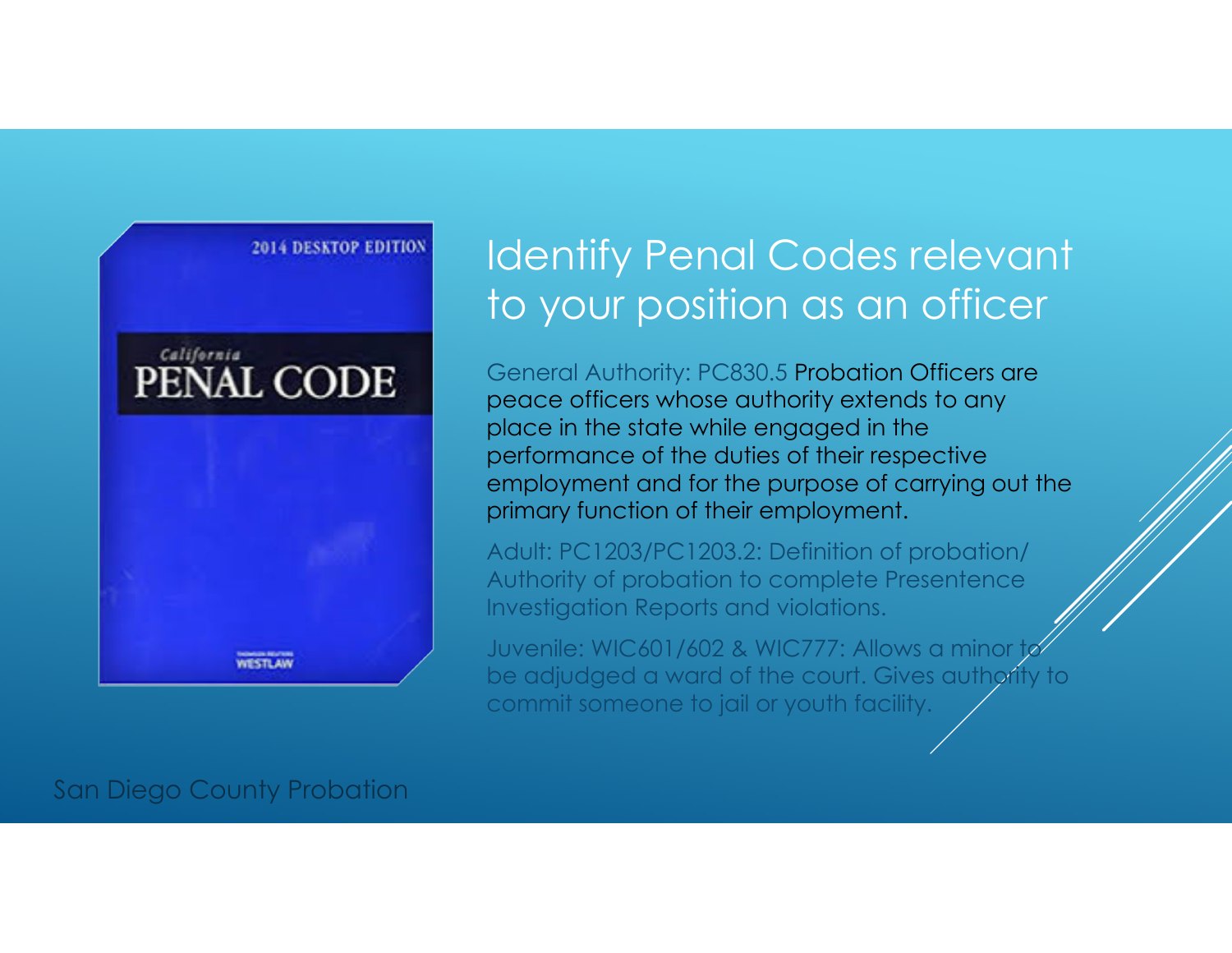### Identify Roles and Responsibilities of the Probation Officer

#### • Provide community safety.

- Office/home visits
- Offender accountability
- Enforce court orders.
- Victim assistance.
	- Referral to the District Attorney Victim Advocate
	- Follow up with victims
- Collaboration.
	- Working with community stakeholders.
		- Referral/compliance/swift and graduated sanctions
		- Communication with community partners
			- Citizens Academy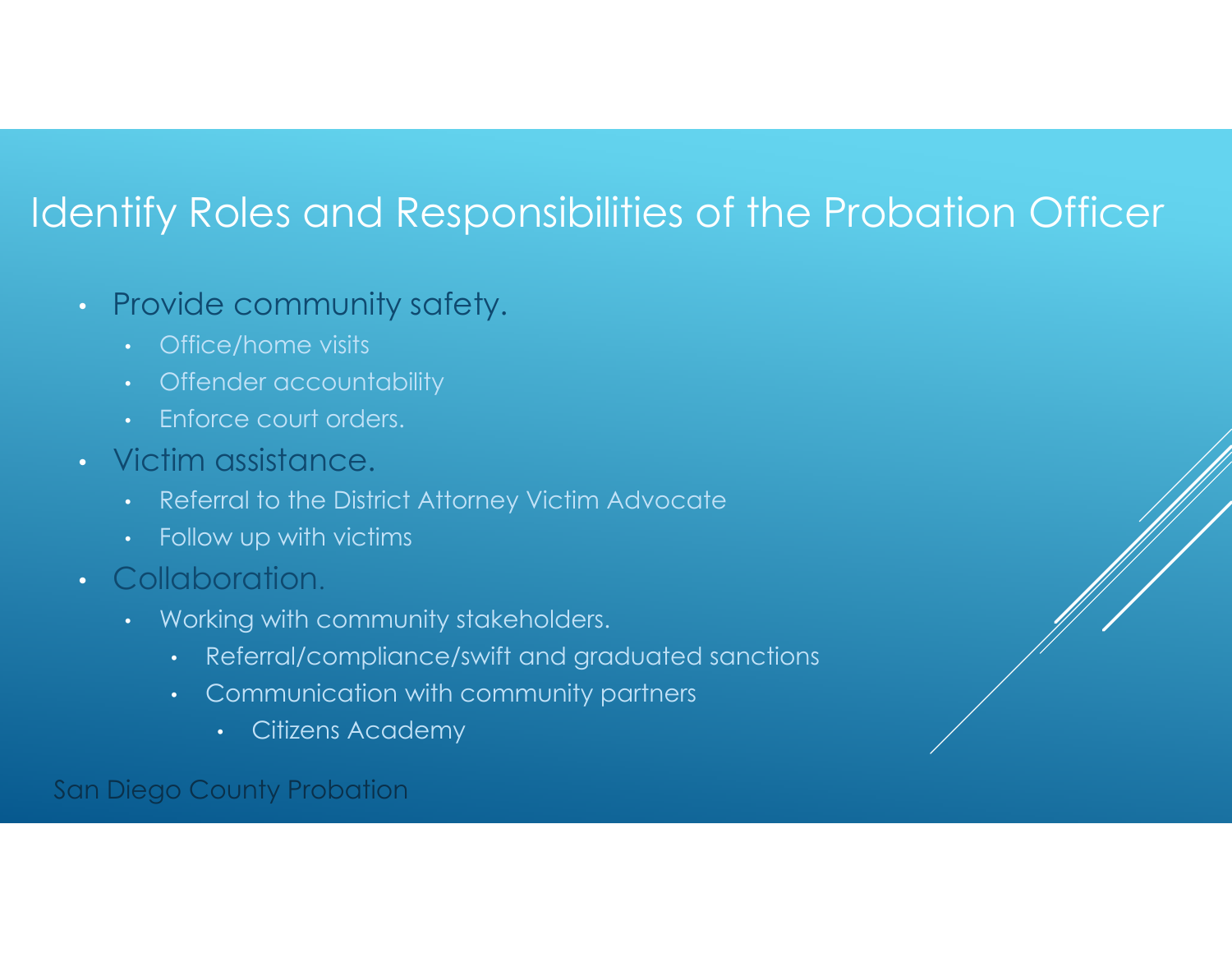### PLEA NEGOTIATION PROCESS

#### District Attorney

• They file charges against the defendant.

#### Defense Counsel

• They defend their clients against the criminal charges.

#### **Court**

• The judge will meet with both attorneys to negotiate a plea.

#### **Probation**

• We are not privy to the plea negotiations.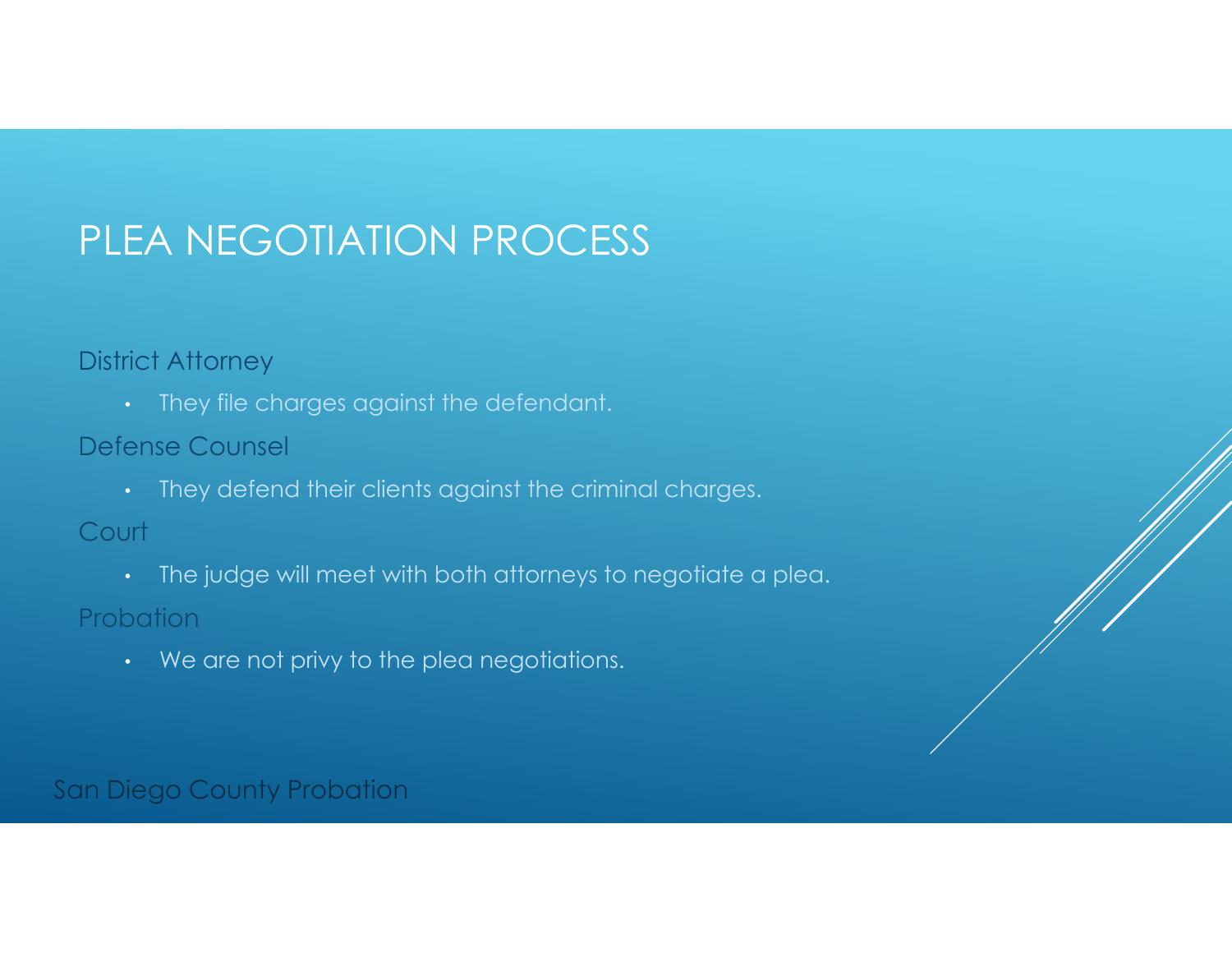### IDENTIFY ROLES AS A MANDATED REPORTER

What is a mandated reporter?

- PC11165.7, mandates by law, individuals report any suspected child abuse/neglect to child welfare services.
- WIC15630, mandates by law, individuals report any suspected adult abuse/neglect to adult protective services.
- Failure to report will result in a misdemeanor punishable up to six months in jail and/or up to a \$1000 fine.
- Senate Bill 2199 broadens the scope of elder/dependent abuse.

Forms:

- California Department of Social Services Form 341 (Adult)
- Suspected Child Abuse report SS8572 (Juvenile)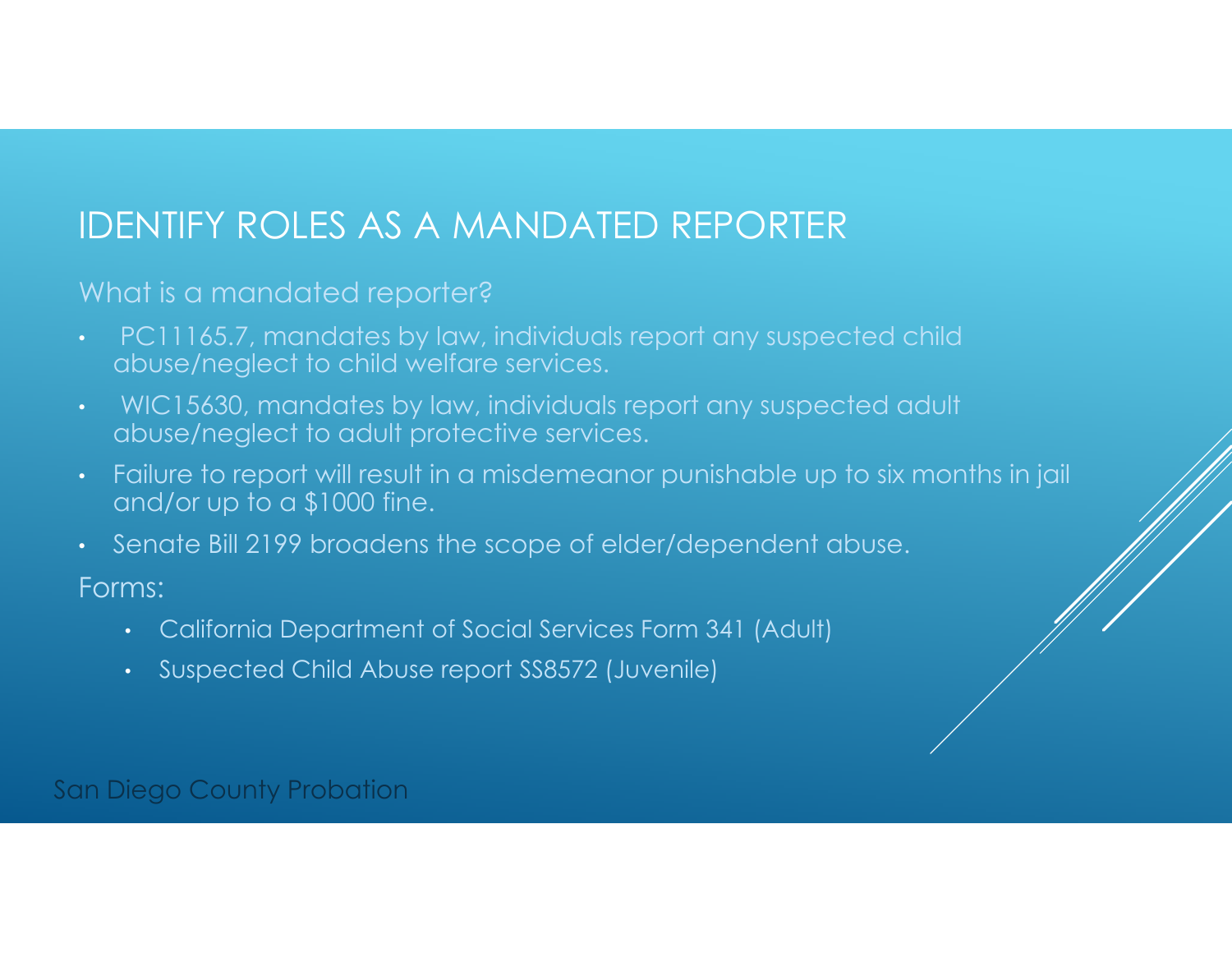### RESPONSIBILITIES TO OFFENDERS

- Clarify expectations
	- Court orders/probation conditions.
	- Discuss officer's role.
- Case management
	- Complete assessment/identify criminogenic needs.
	- Linking offenders to appropriate services.
- Accountability
	- Swift and graduated sanctions
	- Empathy when appropriate.

# BE PROFESSIONAL!!!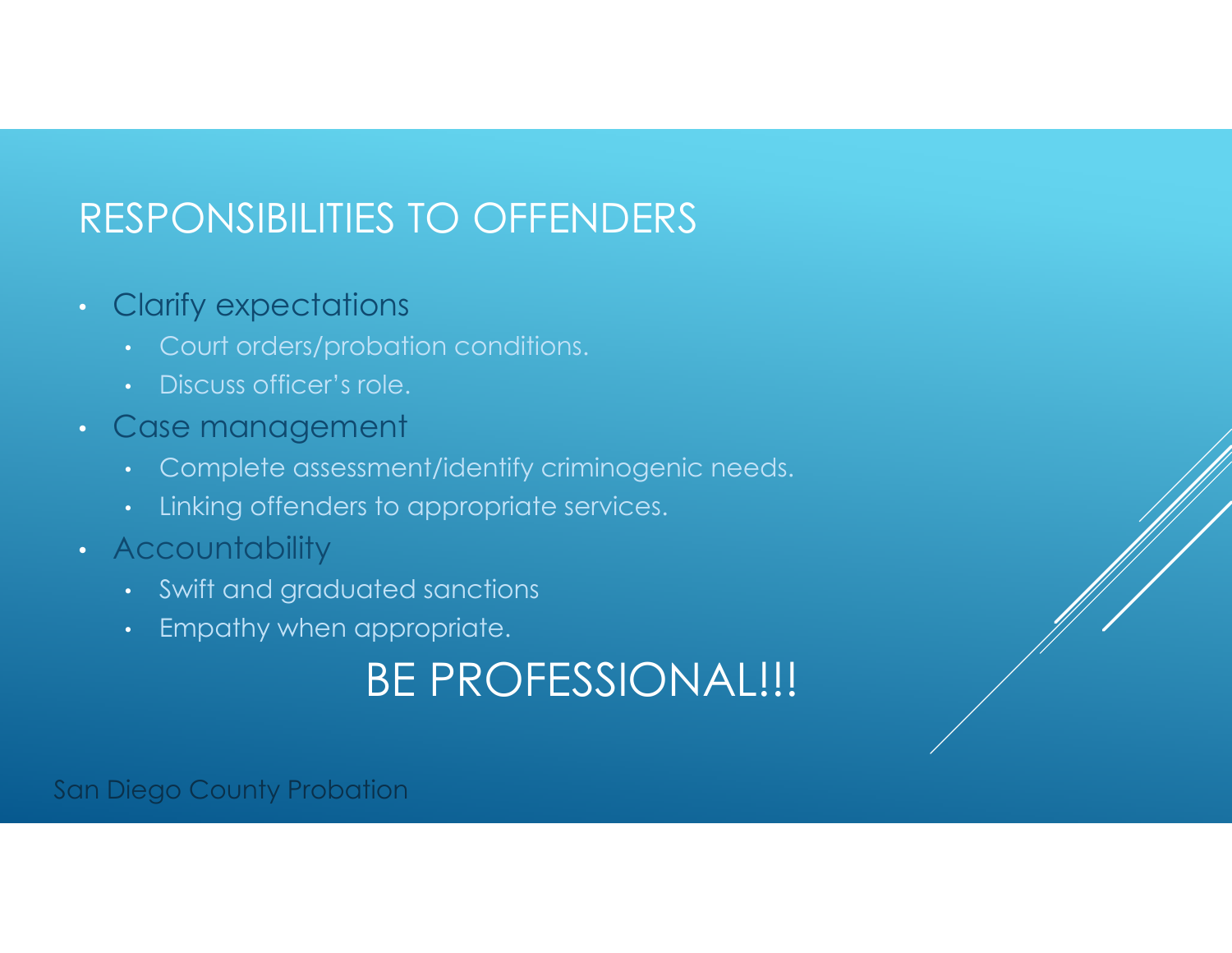

### When would we aid in a criminal investigation??

- **Be on the look out"(BOLO)**
- **Notal Milkel by other law** enforcement agencies
- $\triangleright$  New law violations found during course of normal duties.
- **Special Operations/Task** force positions.

## AIDING IN CRIMINAL INVESTIGATIONS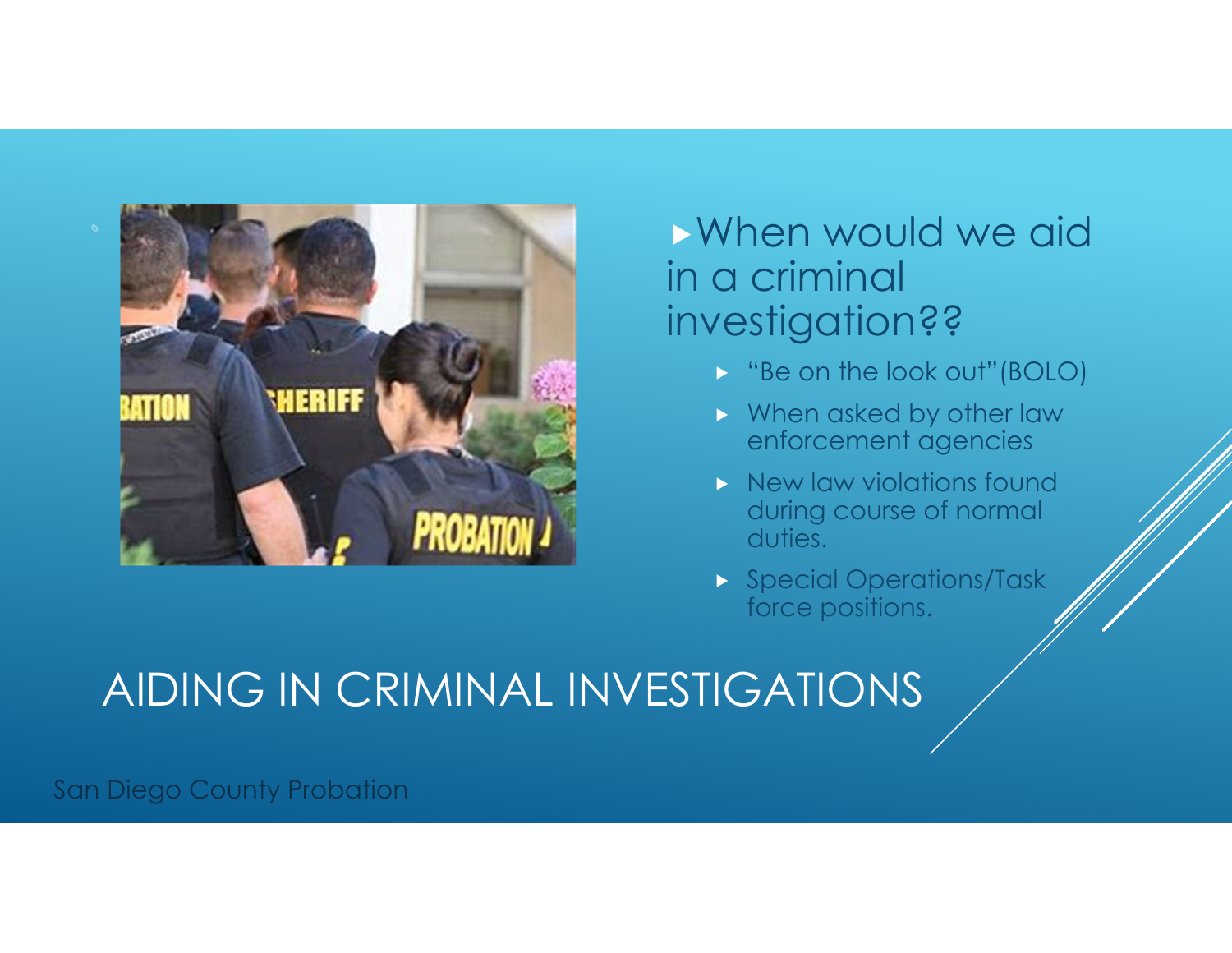Presentations to At-Promise YouthDiversion Program (juveniles) Probation officer monitorsSARBCommunity Engagement Shop with a COP (SWAC) Passport to Life Juvenile Hall Open House Mental Health Center Star Act

### IDENTIFY THE ROLE OF PROBATION IN CRIME INTERVENTION PROGRAMS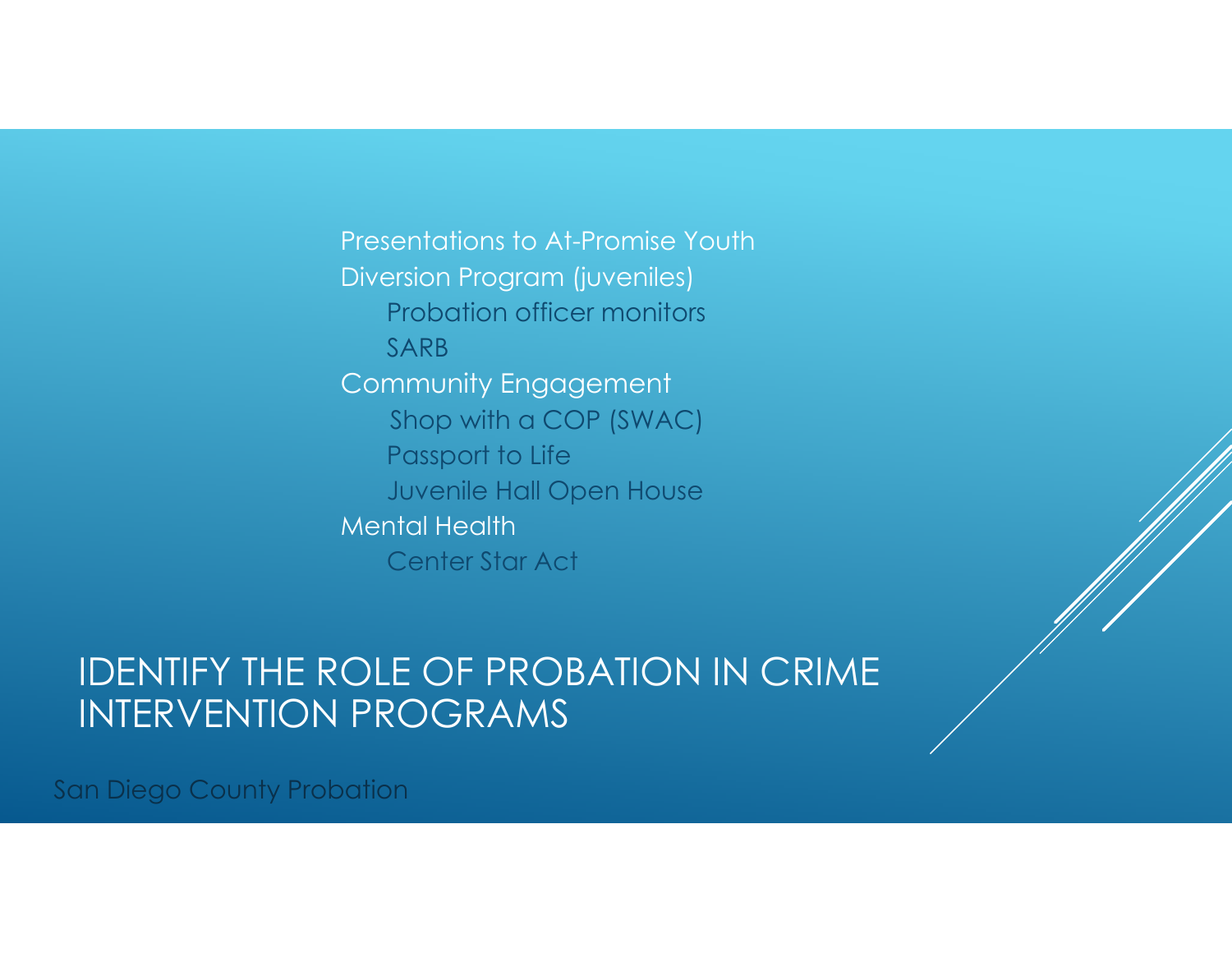## STUDENT ATTENDANCE REVIEW BOARD

#### Purpose

Created by statute and became operative in 1975

Coordinates school, community, and home efforts to deal with student attendance and behavior problems

Maximizes resources/services; avoids duplication to solve attendance and behavior problems

Divert students with school-related problems from the juvenile justice system

**Composition** 

Parents, school district and community at large, including law enforcement, welfare, Probation, mental health, youth service agencies, and the District Attorney's office (SARB) membership is identified in statute, Ed. Code § 48321)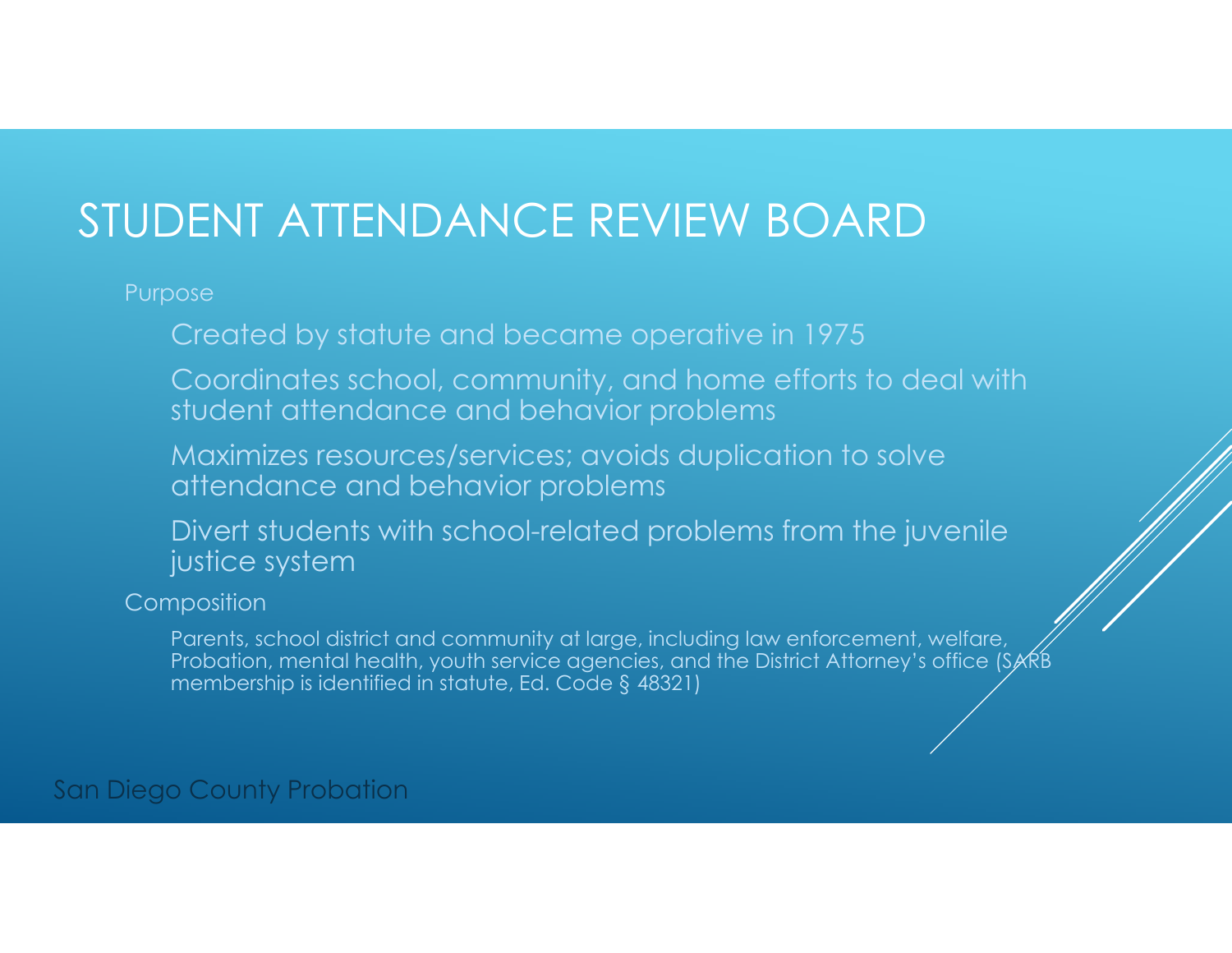## STUDENT ATTENDANCE REVIEW BOARD CONT..

#### SARB (*continued)*

Probation's role:

- Attend meeting. Provide any feedback regarding their performance on probation.
- If unable to attend, officer to provide a written update.